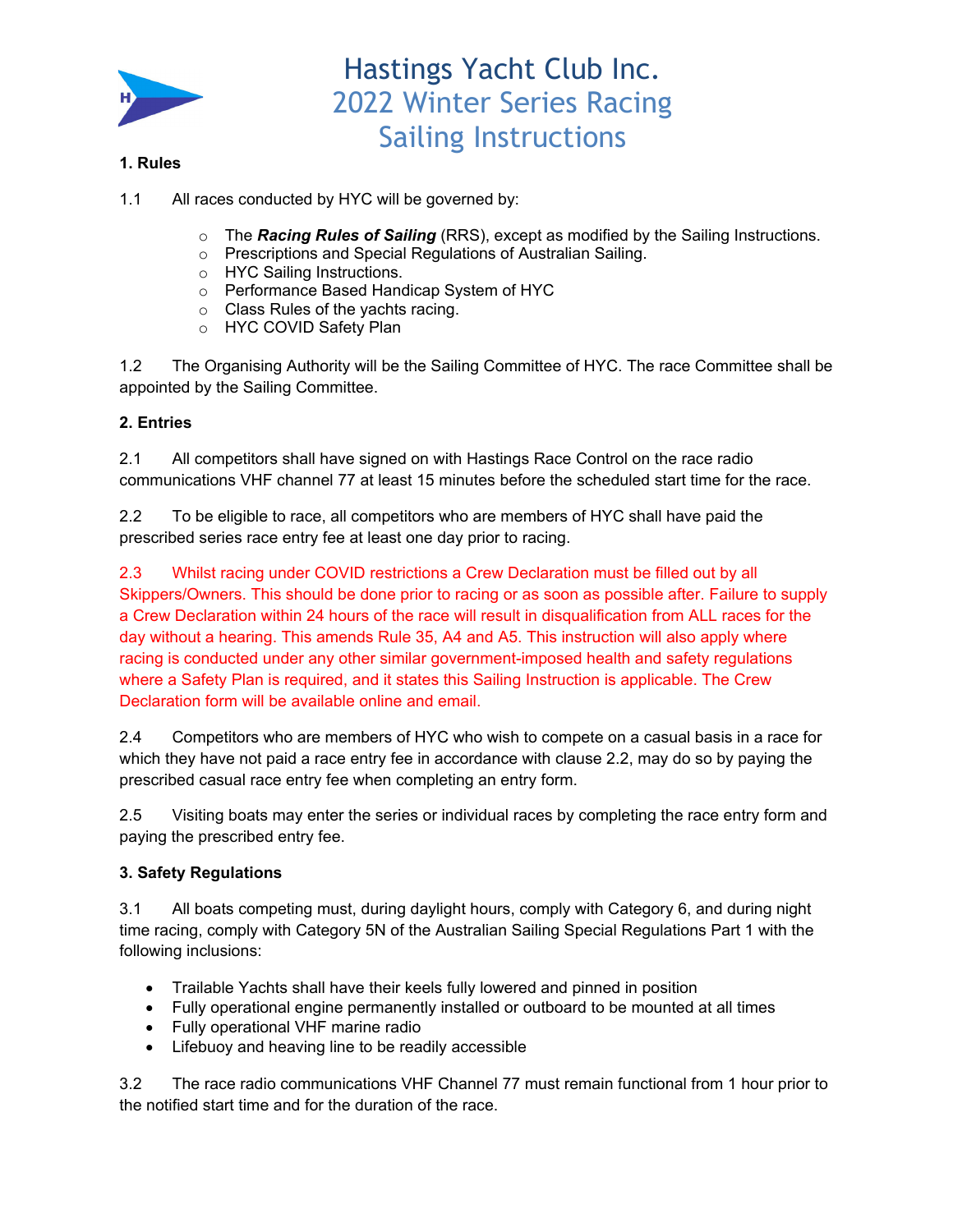

3.3 A boat that retires from the race shall notify Hastings Race Control by radio as soon as it makes its decision to retire.

3.4 In the interests of safety, the race committee reserves the right to postpone or abandon any event at any time.

3.5 Racing for the day will be abandoned if a Strong Wind Warning or higher warning as issued by the Bureau of Meteorology is still current on the morning the race is scheduled

 3.6 All boats should report to Hastings Race Control any observed significant circumstances that may adversely affect the safety of any of the competitors in the race.

3.7 Boats shall report to Hastings Race Control all incidents that have resulted in injury or serious damage or are of an adverse nature that could affect the safety of the boat or crew while racing. Boats involved in the incident shall lodge with the HYC an Incident Declaration at the first reasonable opportunity.

3.8 Port Rule 62B for Victorian Proclaimed Ports, including the waters of Western Port, requires small vessels IN ALL CIRCUMSTANCES to keep clear of Commercial Shipping. Boats found to have contravened this Rule will be subject to Disqualification.

## **4. Notice to Competitors**

Notice to Competitors shall be posted on the Official Notice Board located near the entrance to Downstairs Clubrooms and may also be displayed on the HYC website.

## **5. Changes in Sailing Instructions**

Any changes to the sailing instructions shall be posted on the Official Notice Board at least one hour before the advertised start time of any race they effect and may also be displayed on the HYC website.

Until further notice HYC will not apply Rule 46 in any club races.

### **6. Signals made ashore**

6.1 Signals made ashore will be displayed from the yardarm of the HYC mast.

6.2 Flag 'AP' with two sound signals (one sound when lowered) means "The Race is postponed." The Warning Signal will be made not less than 30 minutes after AP is lowered. This amends Race Signals – Postponement Signal AP

6.3 Flag 'L' with one sound signal means a Notice to Competitors has been placed on the Official Notice Board.

6.4 Flag 'Y' with one sound signal means that Personal Flotation Devices shall be worn by all crewmembers.

6.5 The intention of all Signals made ashore may also be relayed on the race radio communications VHF channel 77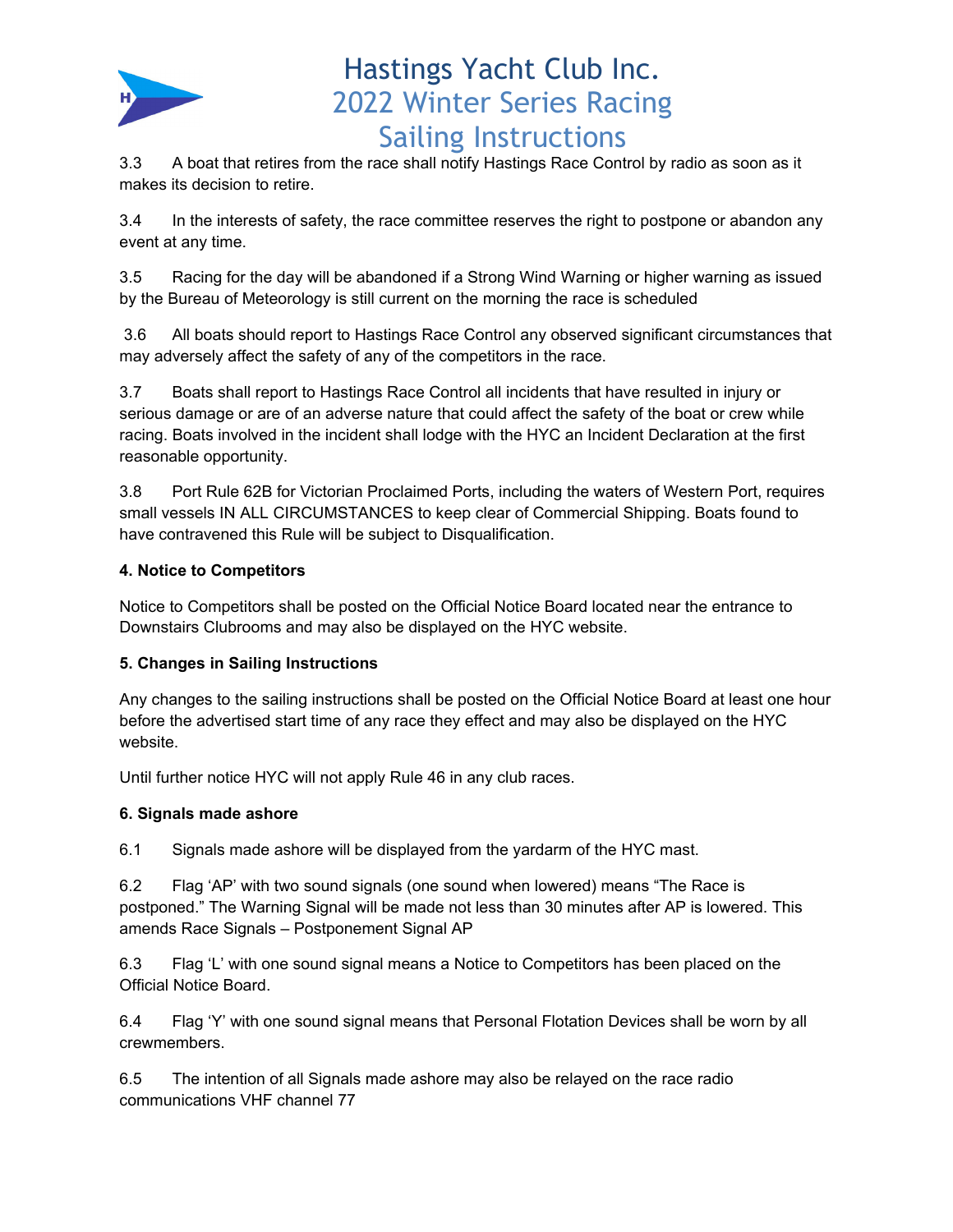

### **7. Committee Vessels**

All Committee Vessels shall fly the HYC Burgee

### **8. Schedule of Races**

Races are scheduled as outlined in the Sailing Calendar published on the HYC website.

### **9. Class Flags**

Class flags shall be!

| Trailable Yachts, Division 1                 | Code Flag '1' |
|----------------------------------------------|---------------|
| Keel Boats (including Noelex 30), Division 2 | Code Flag '2' |
| Multi-hulls, Division 3                      | Code Flag '3' |
| Cruising (No Spinnakers), Division 4         | Code Flag '4' |

### **10. Protests**

10.1 Protests shall be in writing and lodged at the HYC Office within one hour of the finish time of the last boat in the last race of the day. Protest forms are available at the HYC Office.

10.2 Arbitration will be considered an appropriate alternative precursor to a full protest hearing.

10.3 The notice of a protest hearing will be posted on the Official Notice Board prior to 1500 hrs on the first Wednesday after the race, informing competitors of the date, time and location of the hearing to which they are a party to or named as a witness.

### **11. Scoring**

11.1 The Low Points scoring system of Rules Appendix A will apply to all events

11.2 If a boat completes less than 3 races in a series it shall have no series result.

11.3 If a boat completes 3 races than all results shall count

11.4 When 5 or more races in a series have been completed, a boats series score will be the total of her race scores excluding her worst score.

11.5 When 10 or more races in a series have been completed, a boats series score will be the total of her race scores excluding her two worst scores.

11.6 A boat that joins a series after one or more races have been run will be awarded a Late Entrant score for each earlier race not sailed. The Late Entrant score will be the DNC score for the first non-abandoned race after the boat joins the series. Previous allocated DNC scores for other boats in earlier races will not be altered.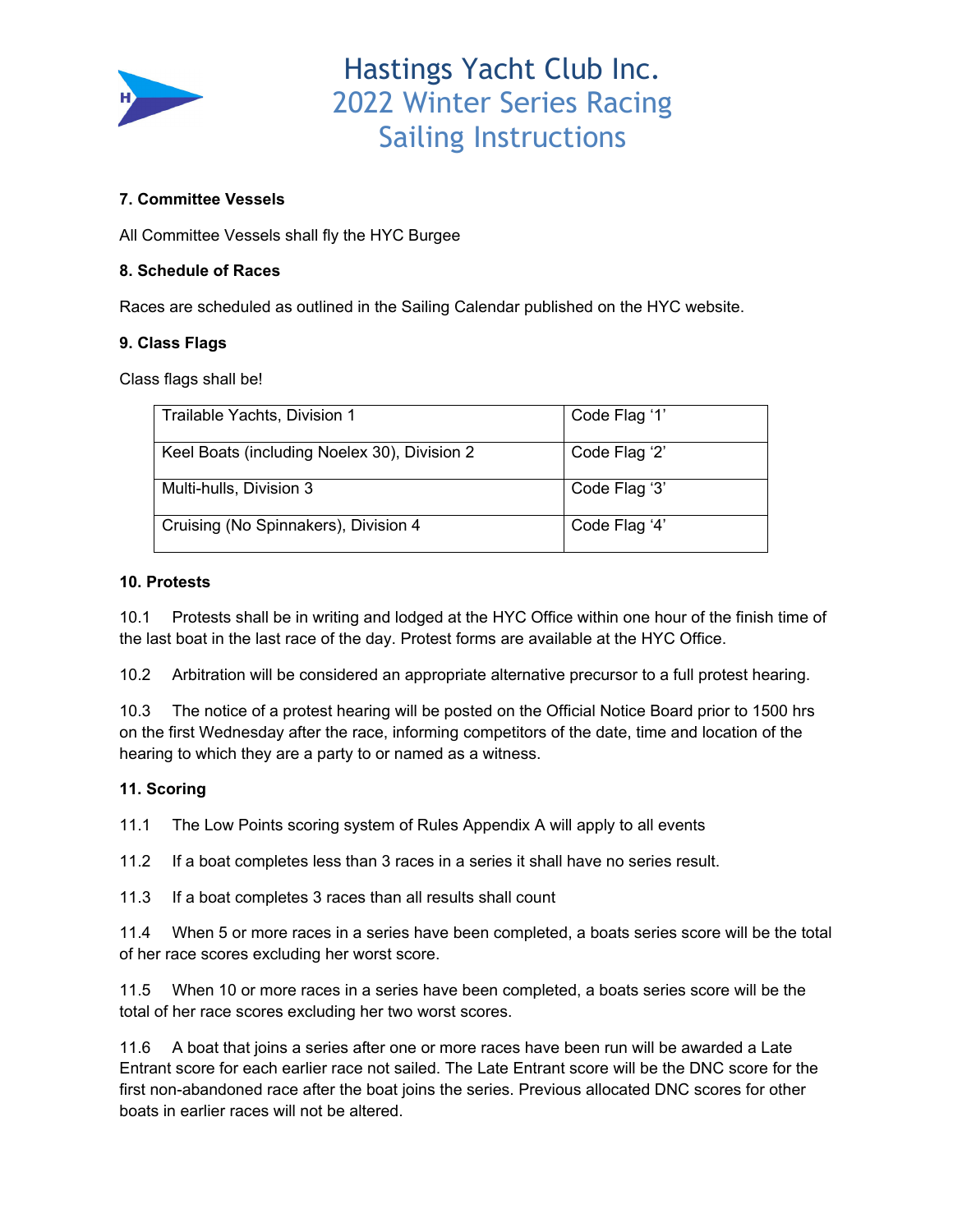

11.7 Average points may be award for a race that is part of a series where the requesting boat is participating in its class state, national or world championships or where the requesting boat has been chosen to represent the club in another event.

11.8 In the event that a boat is rostered on a particular race day to provide regular members of its crew for race crew duties she shall not race and will be scored DUT. This awards a score that is the average of the total points that the boat has received for all races in the series. Boats not meeting this obligation shall be scored DNC without a hearing.

11.9 The handicapper shall allocate handicaps to all boats at the commencement of the season and may revise such handicaps from time to time as a result of a boat's performance.

11.10 Average points may be awarded at the discretion of the Race Committee to a competitor who has been disadvantaged through an act of sportsmanship.

## **12. Starters, Race Results, Trophies and Prizes**

12.1 Two starters per division shall constitute a race for that division.

12.2 Race Results shall be displayed on the Official Notice Board on the day of the race and as soon as practicable on the HYC website. Results may also be announced in the Clubhouse

12.3 All race and series results shall be considered provisional until the Trophies and Prizes are presented.

### **13. Marks**

| Start A         | MS2                                      |
|-----------------|------------------------------------------|
| <b>Start B</b>  | <b>B28</b>                               |
| Start C         | Staff mark with an Orange flag attached  |
| Finish          | <b>B28</b>                               |
| THB.            | Tortoise Head Buoy - YBY VQ (9)10S       |
| <b>SPB</b>      | Sandy Point Buoy - Red                   |
| Fairway buoy    | Marks the entrance to Westernport Harbor |
| Newhaven Mark   | Marks the entrance to Newhaven - FLR 10S |
| MS1             | Southern Middle Spit Mark                |
| MS2             | Central Middle Spit Mark                 |
| MS3             | Northern Middle Spit Mark                |
| <b>MSNCM</b>    | Middle Spit North Cardinal Mark          |
| <b>MSSCM</b>    | Middle Spit South Cardinal Mark          |
| <b>JIECM</b>    | Joes Island East Cardinal Mark           |
| B25, 26, 27 etc | <b>Shipping Channel Buoys</b>            |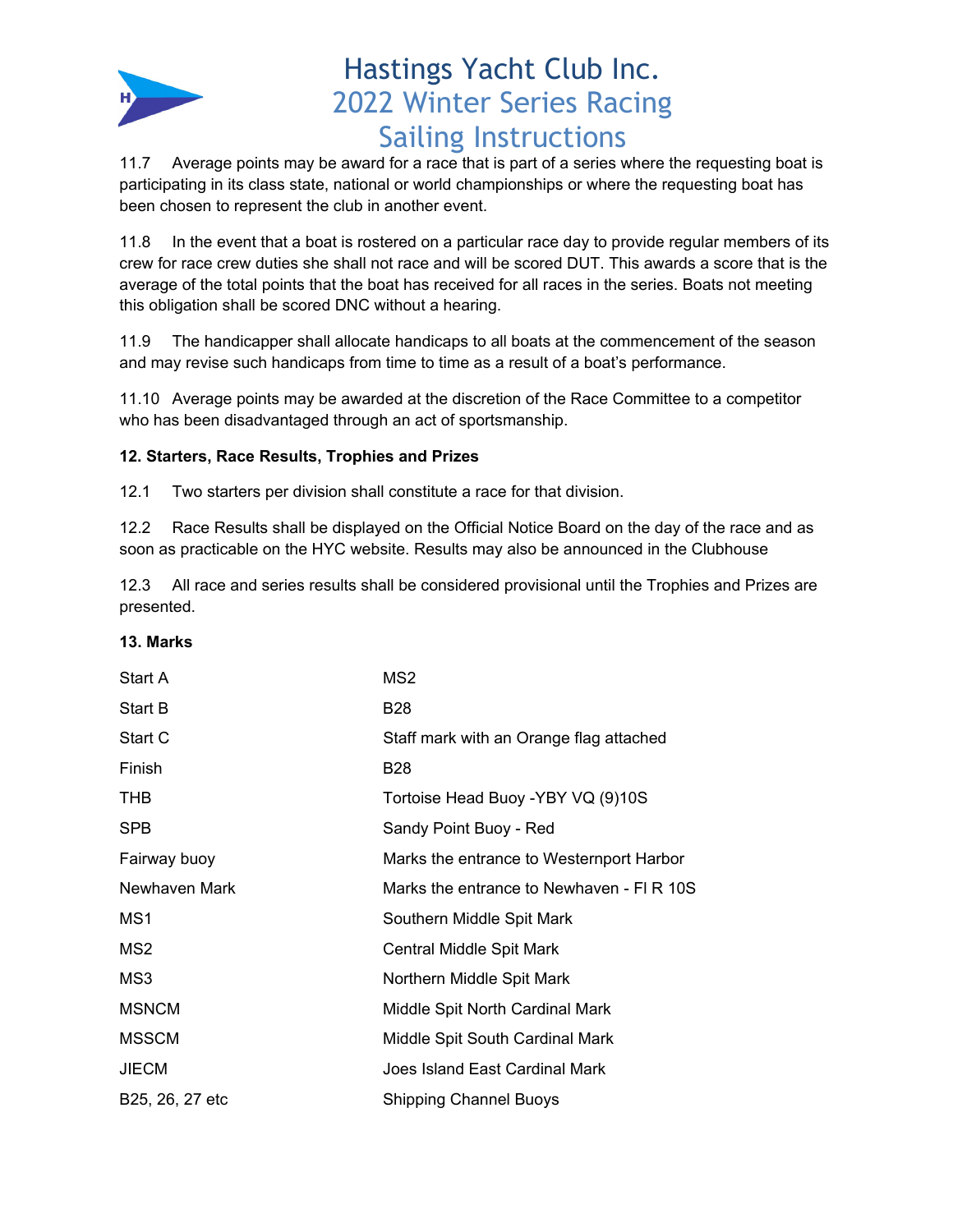

Mark A **Mark A Communist Communist A** Orange Inflatable Buoy

### **14. Courses**

14.1 Courses are detailed in the Course Book published on the HYC website

14.2 The course number shall be displayed on the Committee Vessel and relayed on the race radio communications VHF channel 77

14.3 The start mark for the days racing may be relayed on the race radio communications VHF channel 77

14.4 When Flag C is displayed on a Committee Vessel before or at the start all course are amended to include Mark A as the first mark of the course after the start and shall be passed on a hand that meets the requirements of Rule 28.1.

### **15. The Start**

15.1 Races will be started in accordance with Rule 26

15.2 The warning signal for Division 3 (Multi-hulls) shall be made 10 minutes after the starting signal of Division 2. This amends Rule 26.

15.3 The starting line will be between a staff displaying the class flag for the division to start on a Committee Vessel and the start mark.

15.4 A crowding buoy may be laid off the transom of the Committee Vessel and shell be considered part of that vessel.

15.5 Boats are requested to keep clear of the start line before their preparatory signal.

15.6 A boat that starts later than 15 minutes after her start time shall be scored did not start (DNS). This amends Rule 35, A4 & A5

15.7 When two races are programmed with only one start time being listed, the second race shall start as soon as possible after the first race is finished.

### **16. Recalls**

Recalls shall be signalled in accordance with Rule 29.1 or 29.2

### **17. Shortening Course**

Courses shall be shortened in accordance with Rule 32.

### **18. Change of course after the start**

When Flag C is displayed on a Committee Vessel at a rounding mark the course being sailed is amended to include Mark A as the next mark of the course and shall be passed on a hand that meets the requirements of Rule 28.1.